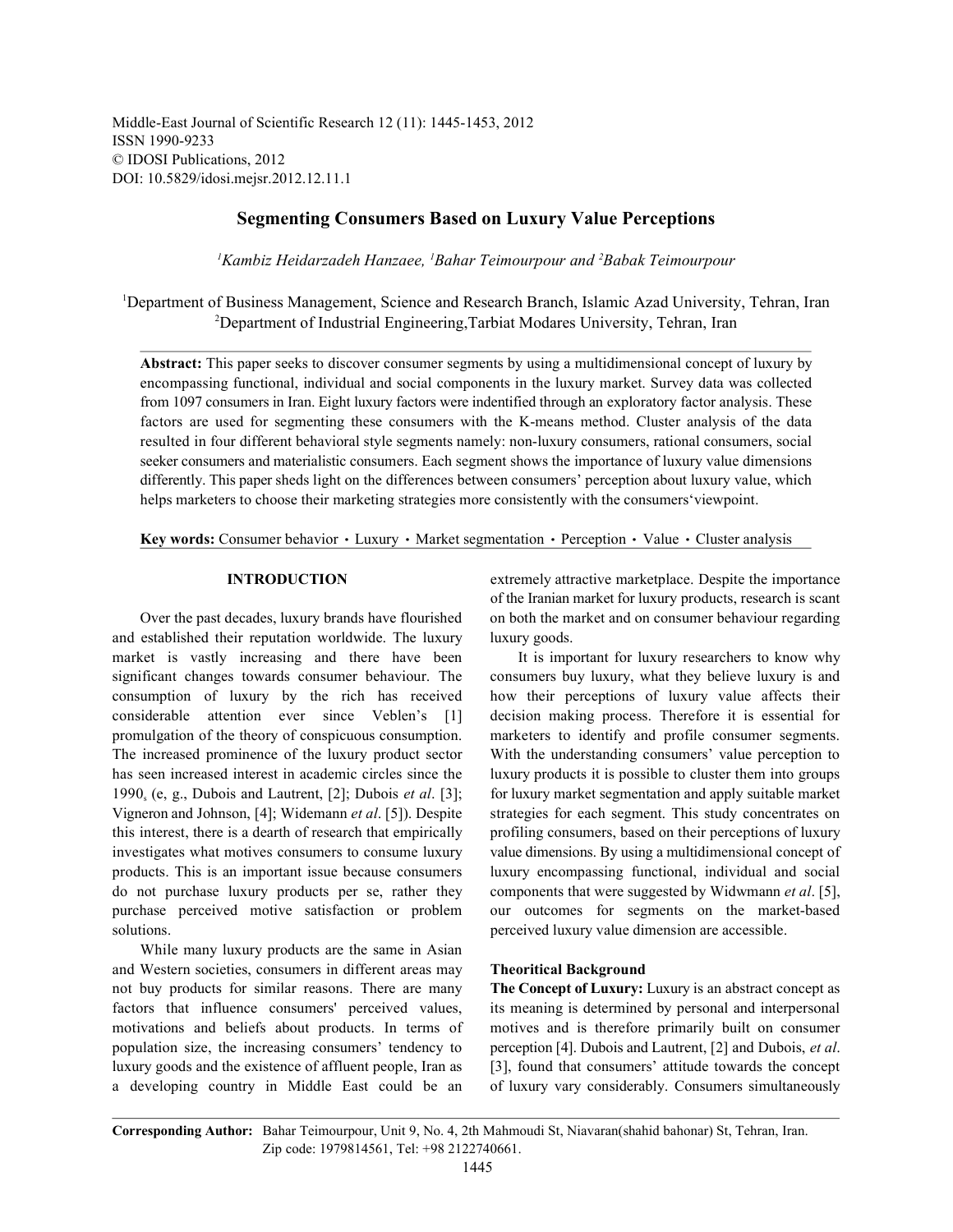luxury. Individuals spontaneously associated the term uniqueness value, quality value and usability value. luxury with expressions such as upscale, quality, good taste and class, as well as flashiness and bad taste. It is **Uniqueness Value:** exclusivity offered by luxury brands apparent that luxury products fulfil one's needs, not only are often well used in marketing promotion and this functionally, but also psychological [3]. Vigneron and concept is also well documented [9]. Johnson [6] suggested the definition of luxury as the Product uniqueness is one of the critical features in highest level of prestigious brands encompassing several developing a brand's characteristics and the image being physical and psychological values. sent to consumers. The rarer or more unique a brand is,

define luxury in different ways. Most scholars agree that perception [10]. Traditionally, luxury consumers expect the perception of luxury concept takes on different forms distinction and exclusivity from high-priced designer's and depends on two main subjects: the context and items. Therefore luxury brands usually try to control their people concerned [7]. Therefore, luxury is often unique experience through high-end department stores, considered a subjective matter. specialty stores and personally owned boutiques [11].

developed a luxury value model consisting of four main with superior brand quality and reassurance so that they key dimensions of luxury value perception to distinguish perceive more value from them [12]. In addition, high the relationship between value perceptions and luxury quality is seen as a fundamental characteristic of a luxury consumption in different consumers. The first dimension product in terms of a sine qua non [13]. is the financial dimension. It is related to monetary One of the reason consumers buy luxury brands is for aspects of luxury consumption and it addresses the actual the superior quality reflected in the brand name. This is price of these products. The second factor is functional congruent with the assumption in the field of perceived dimension. It focuses on the core benefits and basic quality, that luxury brands offer greater product quality unities of the product. This factor contains elements from and performance than non-luxury brands ([13]; [14]; [6]). the perceived uniqueness and the perceived quality dimensions described above. The third dimension is the **Usability Value:** The core benefit of a product or service individual dimension. It presents the aspects of the can be seen in its usability for satisfying consumer needs. consumers' personal point of reference towards luxury Hence, one must differentiate between objective and consumption as well as addressing personal value. The subjective judgment of usability, which depends on last dimension is the social dimension. It reflects the individual evaluation and the specific purpose of use [8]. perceived value of consumers towards the luxury In this case we want to know from consumers' products within a certain social group, which might have perspective if luxury items have usable features and are a strong impact on the evaluation and inclination to necessary for life. consume luxury brands. The perceived conspicuousness and also the perceived extended self of a luxury brand fits **Social Value:** As a consequence, individuals are most

consumer's perception is defined in this paper through purchase and use [15]. We describe social value by two the existence of three latent dimensions: social, functional value dimensions: conspicuousness and prestige values. and individual [8]. In this study we focus on three luxury value dimensions. The price value in financial dimension **Conspicuousness Value:** Bearden and Etezel [16] showed is described with regard to prestige, quality and that when a high level of reference group influence is conspicuousness values. These value dimensions are present, it is more likely to those public luxuries will be described below. consumed, the assumption being that the consumer

simply because they are perceived to be functionally is also premised on the notion that when individuals better than their less luxurious counterparts. In this paper consume luxury goods and services conspicuously they

display strong positive and negative feelings towards functional value is described by three elements:

Due to the fluidity of the concept, different people the more value it symbolizes, at least in consumer's

**Luxury Value Dimensions:** Weidman *et al*., [8], **Quality Value:** Consumers may associate luxury products

into the last dimension. likely to use products that are socially consumed, when The question of what really adds luxury value to the desire to portray status is the dominant motive for

**Functional Value:** Individuals may consume luxury items others. Veblen's [1] theory of conspicuous consumption wishes to send a positive signal about their status to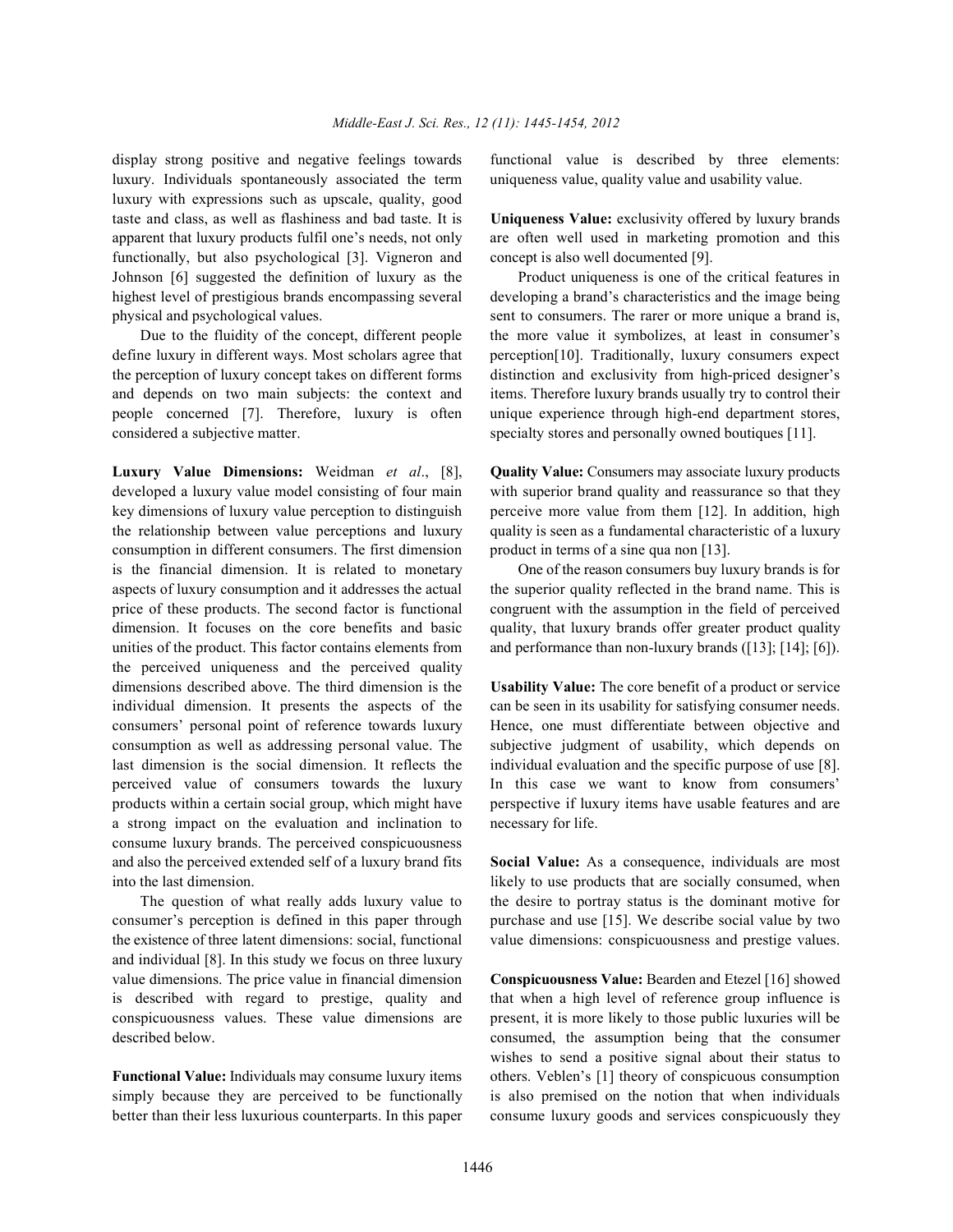in society. Mason [17] views satisfaction resulting from own personality [22]. Consumer's self-concept affects conspicuous consumption as a being consequence of purchasing behaviour in a self-image or product imaged audience reaction to the wealth displayed by purchase congruity model [18]. Puntoni [23] confirmed the and not from the actual qualities of the good or service. significant impact of self-congruity on luxury brand

consumption appears to be a phenomenon that is identity [6]. common to human society, across time and cultures. People's desire to possess luxury products will serve as **Materialistic Value:** Richins [24] sees materialism as a a symbolic sign of group membership. This bandwagon system of personal values. He divides materialism into effect influences individuals to conform to affluent three parts: centrality, happiness and success. Centrality lifestyles [18]. is the materialists' attachment to the general importance

are frequently identified in the literature as being role in their lives. Happiness is the belief that owning the essentially the same concept. O'Cass and McEwen [19] right possessions leads to well-being and that one would argue that such as definition that defines one concept in be if one had happier more or better materialist things. terms of another is incorrect. This proposition was Finally, Richins defines materialists as people who believe supported by a factor analysis which found that item success can be judged by the things people own. In measuring status consumption and items measuring materialistic view point, luxury items become more conspicuous consumption loaded better on a two factor valuable. solution than a one factor solution.

consumer's personal point of reference towards luxury pleasure [26]. By Extension, this suggests that some consumption as well as addressing personal value [20]. consumers may be attracted to luxury products because associated with this dimension. perceive will result from the consumption experience.

totality of an individual's thought and feelings having aesthetic beauty, enjoyment and sensory pleasure [5]. reference to him as an object [21]. It is an individual's Figure 1 shows the theoretical model for luxury value subjective perception and beliefs of one's own ability, dimensions.

are sending a signal to others about their relative status limitation, appearance and characteristics, including one's **Prestige Value:** The pursuit of status through luxury items to integrate symbolic meaning into their own purchases. From this point of view, consumers may use

Status consumption and conspicuous consumption possessions and the idea that possessions play a central

**Individual Value:** This dimension represents the aspect of defining characteristics such as comfort, beauty [25] and Self-identity, materialistic and hedonic values can be of a positive emotional experience, which they may **Self-Identity Value:** Self-concept can be defined as a research on the semiotics of luxury. These include **Hedonic Value:** Several definitions of luxury highlight Emotional responses to luxury have been identified in



Fig. 1: The theoretical model for luxury value dimensions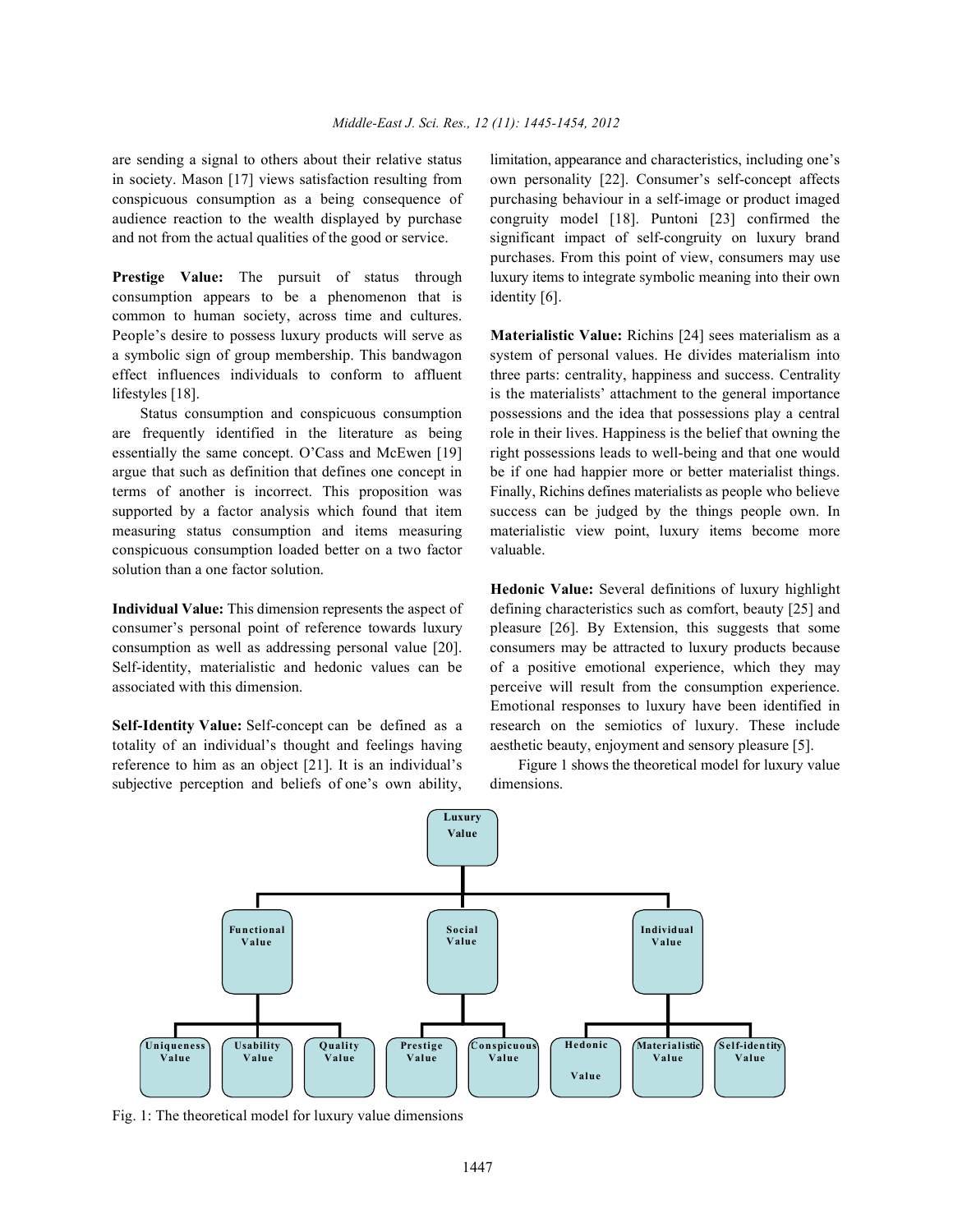|                                               | N   | $\frac{0}{0}$ |
|-----------------------------------------------|-----|---------------|
| Age                                           |     |               |
| 18-27                                         | 335 | 30.54         |
| 28-37                                         | 422 | 38.47         |
| 38-47                                         | 294 | 26.80         |
| >48                                           | 46  | 4.2           |
| Gender                                        |     |               |
| Female                                        | 537 | 48.96         |
| Male                                          | 560 | 51.05         |
| Education                                     |     |               |
| Less than high school degree                  | 175 | 15.96         |
| High school graduate                          | 423 | 38.56         |
| University graduate                           | 403 | 36.74         |
| Post grade degree                             | 83  | 7.48          |
| Religious education                           | 13  | 1.19          |
| Income                                        |     |               |
| Nothing                                       | 111 | 10.1          |
| Less than 300,000,000 R <sup>*</sup> (~360\$) | 137 | 12.49         |
| 300,000,000-600,000,000 R (~360-720\$)        | 249 | 22.7          |
| 600,000,000-1,000,000,000 R (~720-1200\$)     | 228 | 20.8          |
| 1,000,000,000-2,000,000,000 R (~1200-2400\$)  | 280 | 25.53         |
| $>2,000,000,000$ R (~2400\$)                  | 92  | 8.39          |

\*R= Rial (Iran's currency)

dimensions of consumers' luxury value perception, this obtained. All items, with the exception of 10 items study used already existing tested measures (i.e., Dubois grouped meaningfully into the factors with high loadings. and Laurant[2]; O'Cass and McEwen[19]; Richins and Dawson[27];Tsai[28]; Tian *et al*. [29]; Wiedmann *et al*. **Validity and Reliability Assessment:** The validity of the [5]) and generated further items based on existing tests, scale items was assessed through factor loadings. As literature review and exploratory interviews. Twenty-three shown in Table 2, factor loadings ranged between a low marketing experts were asked what dimensions are 0.49 and a high 0.87 and exceeded the minimum cut-off

68 items was content validated by 15 marketing experts used in this research, the reliability values ranged and face-validated by 65 respondents in identifying the between 0.75 and 0.85, which exceed the minimum vague items and reducing the total number. At last a acceptable value of 0.7 suggested by Nunnally [30]. questionnaire consisting of 63 items were responded to by 1200 respondents. Due to the number of missing items **Cluster Analysis:** To identify different groups of respondents. them into market segments. The focus of cluster analysis

second part cluster analysis was used to classify of the most popular partitioning methods, it requires respondents. the analyst to specify the number of clusters to extract.

This research uses an Iran as the site of empirical investigation. The study sample was defined as male or female respondents, aged 18 years and older. The sampling procedure used for the study was simple random sampling technique. Respondents were asked to express their agreement/disagreement with statements on a fivepoint Likert type scale with anchors ranging from "1=strongly disagree" and "5= strongly agree". Demographic characteristics of the respondents are presented as frequencies and percentages in table 1.

**Research Methodology:** To measure the underlying which explains 60.1% of total variance in 53 items was **Data Analysis:** As an initial step, the collected data was analyzed using EFA (Exploratory Factor Analysis) method via SPSS (Statistical package for the social science) software. The various luxury dimensions were discovered by EFA, using the principal component method with varimax rotation. The analysis produced an eight factor structure with a Kaiser-Meyer-Oklin measure of 0.967, higher than the minimum acceptable value of 0.5,indicating that the sample size is large enough to factor analyze variables. The Chi-square value or the Bartlett's Test of Sphericity, is significant at the level 0.00. Thus the sample size and the nature of the data are both fit for the analysis. According to the factor analysis results demonstrated in Table 2, an eight-factor solution

important in luxury items. point of 0.4. Reliability of the scales is measured by The first version of the questionnaires, consisting of computing the Cronbach alpha. For all the eight factors

(more than 10%) 103 questionnaires were unusable and luxury consumers, the factor scores for each respondent data were analyzed from 1,097 questionnaires of the were saved and subsequently used in stage two to cluster In summery our study conducts a two-stage in this study was on the luxury value dimensions that procedure. In the first part, the major purpose is to based on exploratory factor analysis are summarized determine the basis for classifying consumers' into eight factors. Choosing the best method of perceptions of luxury value. For this purpose, initial factor clustering and the best number of clusters are highly analysis is performed on a 63 item questionnaire. In the important challenges. Although K-means clustering is one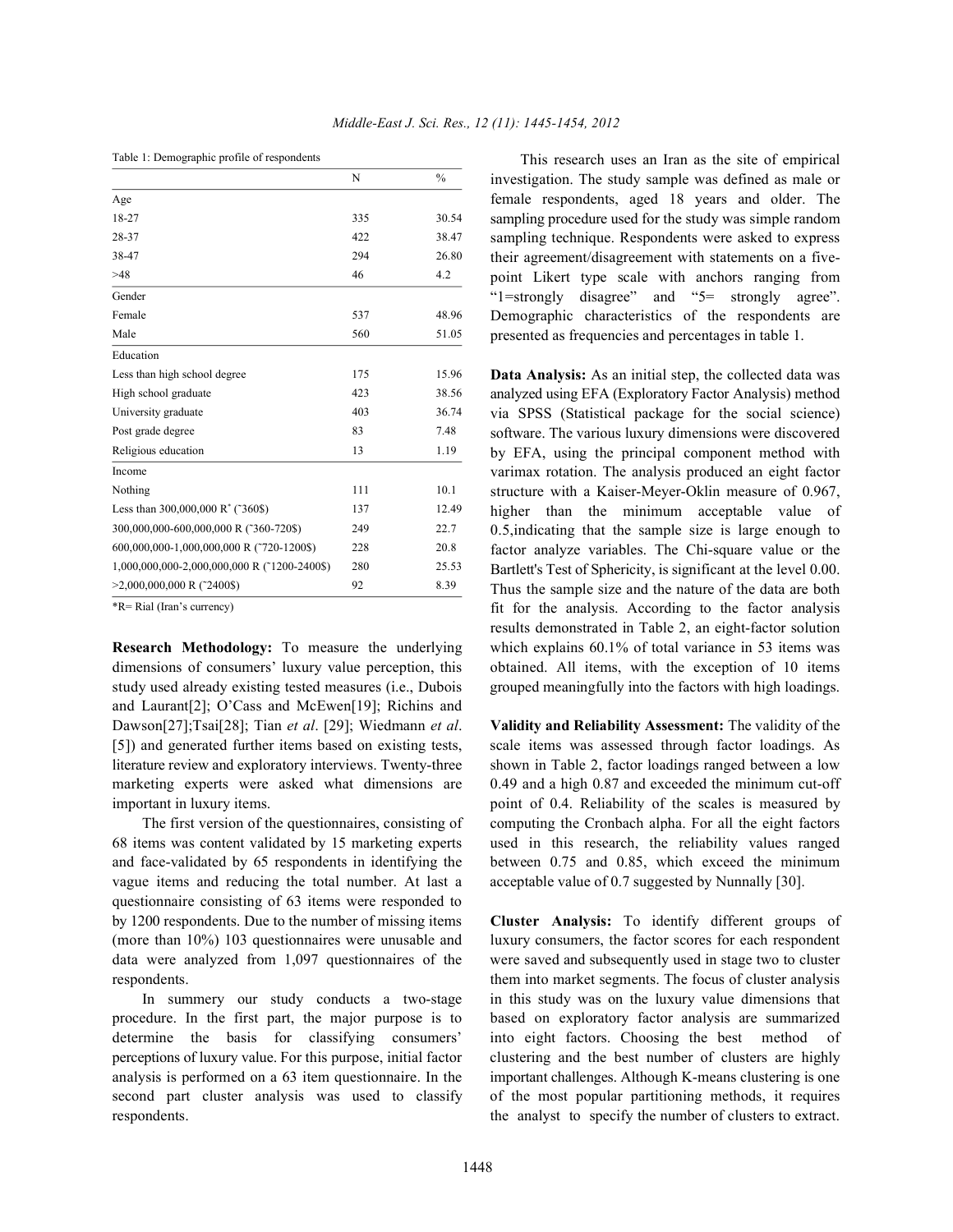| Table 2: Luxury value factors                       |                                                                                 |               |
|-----------------------------------------------------|---------------------------------------------------------------------------------|---------------|
| Factor name                                         | Items                                                                           | Item loadings |
| F1.Conspicuousness value (12.5 % of total variance) | With using famous brand you can get attentions from others                      | 0.73          |
|                                                     | I tend to buy the luxury item that is in new style                              | 0.74          |
|                                                     | In my opinion having luxury items is a sign of social standing                  | 0.68          |
|                                                     | I like, people knows the price of the goods that I have bought                  | 0.68          |
|                                                     | With having luxury products, I can show people that I am rich                   | 0.70          |
|                                                     | I tend to show off with the luxury item that I have bought                      | 0.75          |
|                                                     | Other's opinion about my looking is an important issue for me                   | 0.72          |
| F2. Hedonic value (12.2 % of total variance)        | Having luxury products is enjoyable                                             | 0.63          |
|                                                     | Luxury products should make me happy                                            | 0.79          |
|                                                     | In my opinion aesthetics is one the important features of luxury products       | 0.65          |
|                                                     | Luxury products should make me feel better about my self                        | 0.54          |
|                                                     | Luxury consumption should bring me self-satisfaction                            | 0.84          |
|                                                     | Luxury consumption can be a way to reduce stress                                | 0.75          |
| F3. Materialistic value (9.8% of total variance)    | I think my life would be better by buying luxury products                       | 0.55          |
|                                                     | The rate of people's assets in society, shows the degree of success in life     | 0.81          |
|                                                     | I believe that money brings happiness                                           | 0.65          |
|                                                     | I would be happier if I could afford to buy all the things I'd like             | 0.69          |
|                                                     | The criteria for evaluating people is the amount of money they have             | 0.78          |
|                                                     | It doesn't bother me if I can't afford to buy all the things I'd like R         | 0.55          |
|                                                     | One of the important wishes in my life is to have expensive goods               | 0.85          |
| F4. Prestige value (8.9% of total variance)         | Buying a high prices brand makes me more valuable                               | 0.68          |
|                                                     | I like to know what products seem valuable to others                            | 0.76          |
|                                                     | I tend to know people's opinion about expensive goods that I want to buy        | 0.53          |
|                                                     | In my opinion people notice you are rich by using the most expensive brand      |               |
|                                                     | of a product                                                                    | 0.79          |
|                                                     | People who buy luxury brands, are more respected by others                      | 0.86          |
|                                                     | I often consult my friends to choose the best alternative available from        |               |
|                                                     | a product category                                                              | 0.56          |
|                                                     | If you always buy cheap products, your friends will respect you less            | 0.67          |
|                                                     | I tend to use the products that rich or famous people use                       |               |
|                                                     | 0.70                                                                            |               |
|                                                     | I buy the goods that can impress others                                         | 0.60          |
|                                                     | Others opinion about the expensive goods that I buy is not important for me $R$ | 0.83          |
| F5.Quality value (4.3% of total variance)           | One of the main characteristics of luxury products is quality                   | 0.70          |
|                                                     | Luxury products are long lasting                                                | 0.58          |
|                                                     | The performance of luxury goods should matches with what it has promised to be  | 0.75          |
|                                                     | The main reason of buying luxury goods is theirs quality                        | 0.80          |
|                                                     | Luxury items are expected to observe high standardization                       | 0.74          |
|                                                     | I think the high price of luxury is for its quality                             | 0.60          |
|                                                     | You always should pay more for the best quality                                 | 0.67          |
| F6.Self-identity value (4.2% of total variance)     | Having luxury brands has an effect on my self-confidence $R$                    | 0.49          |
|                                                     | Luxury products should match with my personal ideas                             | 0.87          |
|                                                     | Luxury products don not effect on my self-confidence                            | 0.70          |
|                                                     | I buy luxury goods for my own sake not to impress others                        | 0.78          |
| F7. Uniqueness value (4.1% of total variance)       | People who buy luxury products try to differentiate themselves from the others  | 0.59          |
|                                                     | I enjoy having things that others do not have                                   | 0.75          |
|                                                     | I can spend lots of money for rare things                                       | 0.86          |
|                                                     | Few people own a true luxury product                                            | 0.68          |
|                                                     | In my opinion, products that all can afford them are less valuable              | 0.63          |
|                                                     | Luxury products cannot be mass produced                                         | 0.64          |
|                                                     | I don't like to buy products that majority of people can afford to buy them     | 0.74          |
|                                                     | A luxury product should not be sold in general shops                            | 0.87          |
| F8.Usability value (4.1% of total variance)         | I tend to use luxury items                                                      | 0.74          |
|                                                     | In my opinion, luxury is not necessary and it is just swanky $R$                | 0.59          |
|                                                     | In my opinion having luxury goods are necessary                                 | 0.72          |
|                                                     | Using luxury products increase the quality of life                              | 0.83          |

## *Middle-East J. Sci. Res., 12 (11): 1445-1454, 2012*

Note: \*R=reversely coded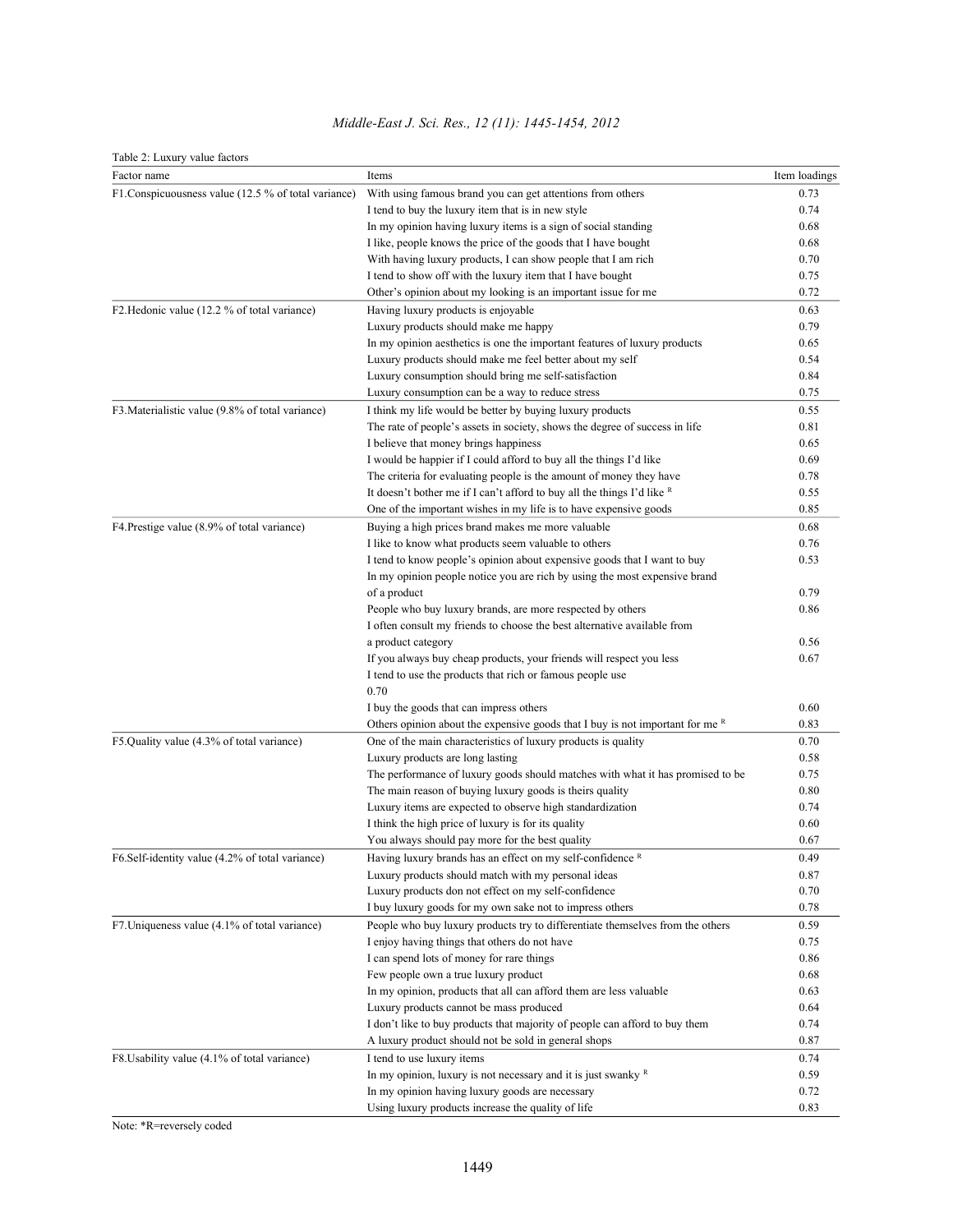| Table 3: Luxury value segments based on k-means results |                       |                      |            |            |           |  |  |  |
|---------------------------------------------------------|-----------------------|----------------------|------------|------------|-----------|--|--|--|
|                                                         | Cluster1<br>$N = 183$ | Cluster <sub>2</sub> | Cluster3   | Cluster4   |           |  |  |  |
|                                                         |                       | $N = 365$            | $N = 213$  | $N = 336$  |           |  |  |  |
| Luxury value dimensions                                 | 17%                   | 33%                  | 19%        | 31%        | $F$ value |  |  |  |
| Functional value Usability value                        | $-1.52614$            | 0.34224              | 1.01057    | 0.15293    | 302.879   |  |  |  |
| Uniqueness value                                        | $-0.84029$            | $-0.23650$           | 1.09757    | 0.10256    | 416.213   |  |  |  |
| Quality value                                           | $-1.08843$            | 0.57785              | 0.99610    | $-0.13907$ | 396.525   |  |  |  |
| Individual value Self-identity value                    | $-0.23487$            | 0.73898              | $-0.52593$ | $-0.09449$ | 216.877   |  |  |  |
| Materialistic value                                     | $-1.10459$            | 0.12661              | 0.44718    | 0.52881    | 597.835   |  |  |  |
| Hedonic value                                           | $-1.19446$            | 0.37187              | 0.96818    | 0.31543    | 586.236   |  |  |  |
| Social value Conspicuousness value                      | $-1.08243$            | $-0.22300$           | 1.28057    | 0.23863    | 728.752   |  |  |  |
| Prestige value                                          | $-1.10399$            | $-0.28747$           | 1.20483    | 0.13395    | 723.752   |  |  |  |

*Middle-East J. Sci. Res., 12 (11): 1445-1454, 2012*

Table 3: Luxury value segments based on k-means results

All reported *F*-values are significant at 0.000.

obtain the number of clusters and seed points for a rating is for usability value followed by hedonic value, k-means cluster analysis. The Silhouette validation materialistic value, prestige value, quality value, technique calculates the silhouette width for each sample. conspicuousness value, uniqueness value and self-The average silhouette width could be applied for identity value. These consumer groups believe that luxury clustering validation and also could be used to decide items are just swanky and are not necessary for life. There how good the number of selected clusters is. The is no enjoyment in consuming luxury and they don't think Silhouette value ranges from-1 to  $+1$ ; If the silhouette that money brings happiness. They also don't believe value is close to 1, it means that sample is "well-clustered" that luxury can be a sign of social class and members of and it was assigned to a very appropriate cluster; If the this group don't pay attention to other's opinions. silhouette value is about zero, it means that that sample Consumers of this cluster don't think that the quality in could be assigned to another closest cluster as well and luxury goods is higher that non luxury goods or luxury the sample lies equally far away from both clusters [31]. can be a sign of differentiations. Such consumers don't According to local maximum of Silhouette value, the buy luxury for their own sake or to impress others. In results suggested the presence of four clusters; these summary the most negative attitude toward luxury objects four clusters were used as an input into non-hierarchical can be seen in this group. Maybe this cluster is not the k-means clustering. target of the luxury market, but the fact is that these kinds

In addition, the *F* value in ANOVA test computed to of perceptions exist in a society. identify the significant level between-clusters differences for eight luxury value factors; it also shows that all factors **Cluster 2: Rational Consumers:** Comprising 33% of have significant differentiating values. These findings the sample, this was the largest of all the clusters. confirm the validity of cluster analysis. Its member showed the highest mean ratings of all

segments of consumers with homogeneous needs, value. There is a positive but not very important attitude attitudes and response to marketing variables, the four to hedonic, usability and materialistic values. Uniqueness, clusters were distinct from one another, were large conspicuousness and prestige values were rather enough to be useful and provided operational data that unimportant in this cluster due to their negative mean was practical, usable and readily translation into strategy. ratings. This four cluster solution produced interpretable and Members of this group are closely attached to selfstable results. The results point out that the perceived identity value items and show high ratings for statements luxury value variables appeared to make considerable such as "luxury products should match with my personal contribution in characterizing clusters. in the same ideas" and "I buy luxury goods for my own sake not to

shown in table 3. buying behaviour of luxury brands is affected by personal

represented 17% of the sample. Compared to all the this group, it indicates that they think luxuries have high clusters, member of this group showed negative attitude quality and one of the reasons that luxury is important for

We calculated Silhouette Width, using R software to to all luxury value dimensions. The highest negative

Overall, following the typical criteria for effective groups for self-identity value, followed by quality

Luxury value segments based on k-means results are impress others". This indicates that these consumers' **Cluster 1: Non-Luxury Consumers:** The smallest cluster or "impress others". Quality value is also important for factors instead of societal factors such as "gain respect"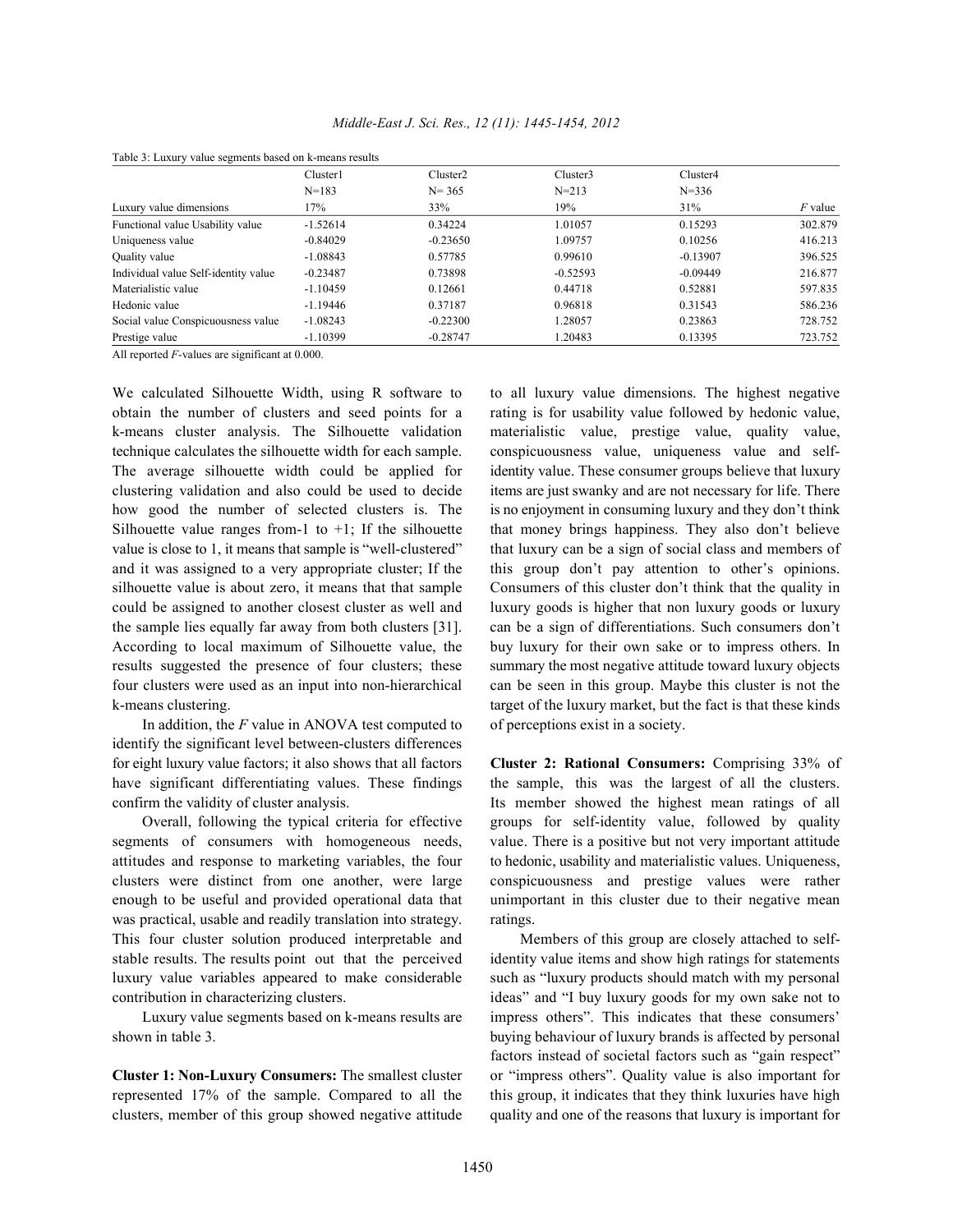did not perceive the social dimension of luxury consumption as being important; this means they don't buy luxury based on other's opinions or tend to show off with luxuries. They also don't believe that luxury goods are unique and there is no tendency to differentiate themselves from others with purchasing luxury goods.

**Cluster 3: Social Value Seeker Consumers:** The third cluster made up 19% of the sample. This cluster attaches a high level of importance to nearly all luxury values, especially social value. Members of this cluster are more likely than those of other groups to take the social value aspects of luxury consumption into account, as evidenced by the highest ratings for conspicuousness value followed by prestige value with a negligible difference. The uniqueness, usability, quality and hedonic values are perceived as important for this group and these luxury dimensions have the highest ratings in this cluster when comparing to other clusters. Although there is a positive view to materialistic value, it is not such an important factor when compared to other factors. The lowest importance level is observed in self-identity value with negative rating. It indicates that personal values or buying luxury items just for own sake become meaningless in this cluster. Social seeker consumers do strongly perceive social aspects as the most important factor for the perception of luxury value. They tend to show off with luxuries, their decision makings are based on other's opinions rather than their own opinions and they also seem to consider luxuries as a signal of status. It should be mention that the role of reference group has an important role in this cluster.

**Cluster 4: Materialistic Consumers:** This cluster comprised 31% of the sample. The most significant issue characterizing this consumer group is the fact that they attach at higher level of importance to materialistic value among all four clusters. This shows that being rich is important for this group, their happiness depends on buying everything that they want and they evaluate people by their financial status. The other prominent values are hedonic, conspicuousness, usability, prestige and uniqueness values respectively. Members of this group perceive luxuries as a way to change their moods and luxury items can be a sign of wealth and social class for them. In this cluster, consumers believe that luxuries are necessary for life and when considering the purchase of a product, they place emphasis on others' opinions.

them is the quality of the luxury items. In contrast, they They also perceive luxury goods as unique and they tend to have rare items. However, there is somehow a negative attitude towards quality and self-identity values. In summary they don't think the high prices of luxuries are because of their high quality, they can't make a decision just based on their own values and they believe that luxuries can make them feel more self-confidence.

> It is true when people are more materialistic their selfconfidence is more depend on their possessions.

### **CONCLUSIONS AND RECOMMENDATIONS**

The major purpose of this study is to understand the different luxury value perceptions among consumers. To reach our goal, factor analysis was first performed on the provided questionnaire and its output was condensed to eight major factors. Then the consumer market for luxury goods was segmented with a behavioural approach and the differences between clusters with respect to the issues of eight luxury value dimensions.

Findings revealed four behaviourally distinct segments. In one of the clusters named the Non-luxury consumers, there were no positive perceptions about luxury items, so they may not be considered as target consumers in the luxury market although it depends on market targeting strategies. Three other clusters can be more valuable as luxury market segments and marketers can apply suitable strategies based on functional, social and individual value dimensions in each group. In cluster two named as the rational consumers, self-identity and quality value found as the most important factors. Consumers in cluster three perceived conspicuousness and prestige with high level of importance values, we called them social seeker consumers. Members of cluster four as is understood by its name (materialistic consumers) focuses strongly on materialistic value.

Knowledge of all relevant aspects of consumer perceptions of luxury can be useful for managerial practice. From the market segmentation view, this study suggests that the luxury market is no longer homogenous. It is suggested that according to perceived values in luxury brands, different sets of luxury products and different types of advertising strategies can be applied with focus on the more important values for each group. In summary, luxury brands should encompass consumer values. Even if consumers buy the same luxury goods, their perceptions about luxury values can differ, so the luxury market is heterogeneous and the role of product characteristics plays an important role. Thus it is the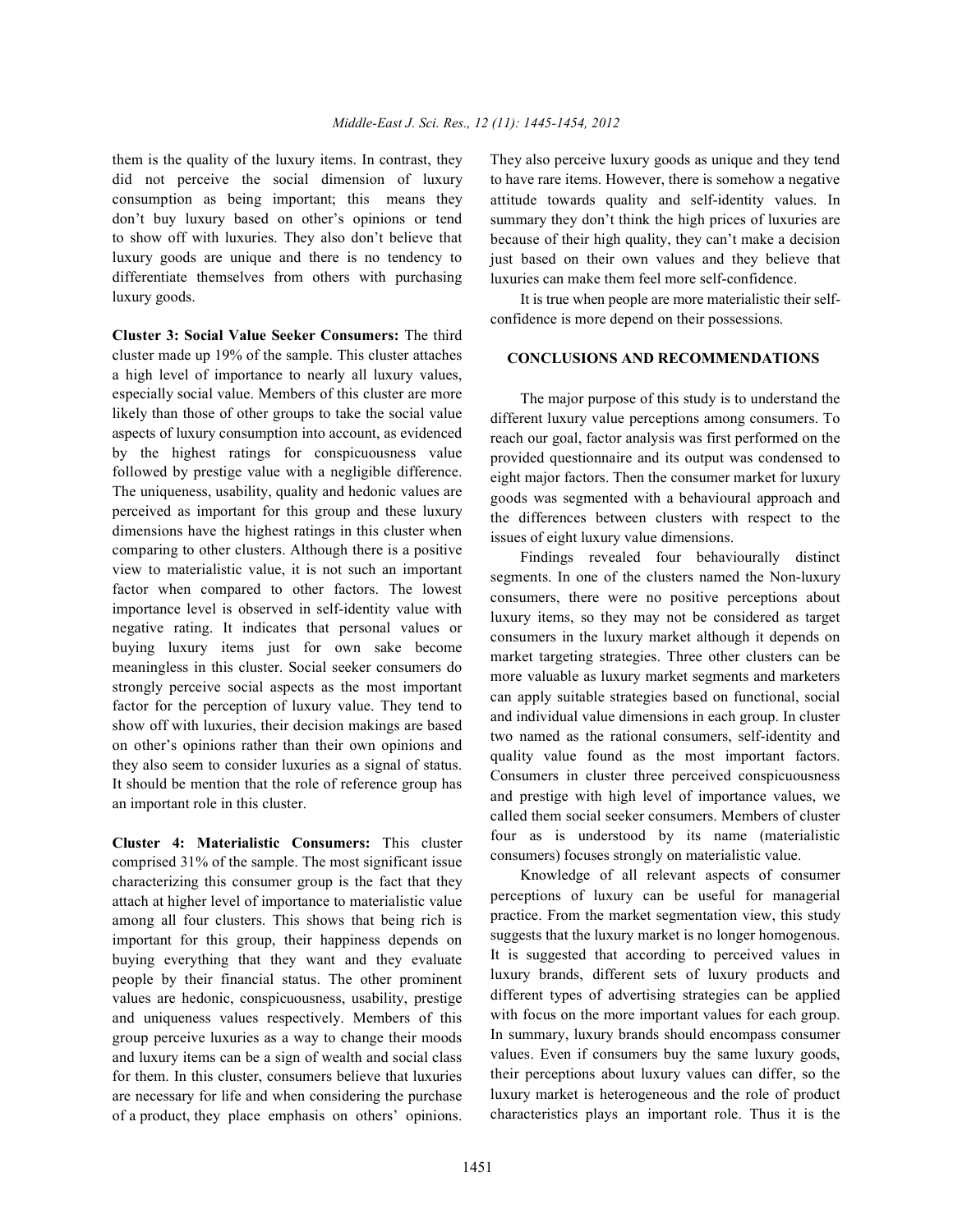less profitable to more profitable groups. University of Arizona.

not specify a product and only the overall perceptions brands: The motives of generation Y consumers in about luxury value have been tested. It is proposed to China. Doctoral dissertation. Auckland University of apply similar analysis for a specified luxury product or Technology. service. 11. Lipps, V., 2009. The reciprocal effect of luxury brand

all type of consumers to reach an overall view of luxury; brand attitude. MA. Maastricht University. It would be interesting for further research to focus on 12. Aaker, D.A., 1991. Managing Brand Equity, New luxury consumers that have more experience in luxuries. York Press. Third, further research can segment consumers based on 13. Quelch, J.A., 1987. Marketing the premium product. demographic characteristics or lifestyles. Business Horizons, 30: 38-45.

Last but not least, this study is limited to one 14. O'Cass, A. and H. Frost, 2002. Status brands: country; consumers in different parts of the world with Examining the effects of non-product brand different cultures may buy, or wish to buy, luxury associations on status and conspicuous products for apparently varied reasons. consumption. Journal of Product and Brand

- New York: New American Library. Consumer Research, 17: 386-393.
- analysis, In S. Leong and J. Cote Eds. Asia Pacific Journal of Consumer Research, 9: 183-194. advances in consumer research. Provo, UT: 17. Mason, R., 1981. Conspicuous consumption:
- 3. Dubois, B., G. Laurent and S. Czellar, 2001. UK: Gower Publishing Company. Consumer rapport to luxury: Analysing complex and 18. Sirgy, M.J., 1982. Self-concept in consumer School of Management, Jouy-en-Josas, France. Research, 9: 287-300.
- 
- 5. Widemann, K.P., N. Hennigs and A. Siebels, 2009. 4(1): 25-39. Value-based segmentation of luxury consumption 20. Danziger, P.M., 2005. Let them eat cake: 26: 625-651. classes. Chicago: Dearborn Trade Publishing.
- 6. Vigneron, F. and L.W. Johnson, 1999. A review and 21. Rozenberg, M., 1979. Conceiving the self. New York conceptual framework of prestige seeking consumer Press. behaviour. Academy of marketing science review, 22. Graeff, T.R., 1996. Using promotional messages to
- of modern hedonism. London. Basil Blackwell Press. 31(4): 4-18.
- 8. Widemann, K.P., N. Hennigs and A. Siebels, 2007. 23. Puntoni, S., 2001. Self-identity and purchase Marketing Science, 11: 1-21. Research, 5: 130-134.
- marketer's duty to consider individual differences in 9. Pantaliz, I., 1995. Exclusivity strategies in pricing and evaluating luxury values and transition consumers from brand extension. unpublished doctoral dissertation.
	- This research is not free from limitations. First, we did 10. Sun, M.W., 2011. Consumption of luxury fashion
	- Second, all participants in our research encompassed extensions n perceived brand luxury and on parent
		-
		-
		- Management, 11: 7-88.
- **REFERENCES** 15. Lee, D.H., 1990. Symbolic Interactionism: 1. Veblen, T., 1899. The theory of the leisure class. Product Symbolism Research. In Advances in Some Implications for Consumer Self-Concept and
- 2. Dubois, B. and G. Laurent, 1994. Attitudes toward 16. Bearden,W.O. and M.J. Etzel, 1982. Reference group the concept of luxury: An exploratory influence on product and brand purchase decisions.
	- Association for Consumer Research, pp: 273-278. A study of exceptional consumer behaviour.
	- ambivalent attitudes. Working paper 736, HEC behaviour: A critical review. Journal of Consumer
- 4. Vigneron, F. and L.W. Johnson, 2004. 19. O'Cass, A. and H. McEwen, 2004. Measuring perceptions of brand luxury. Journal of Exploring consumer status and conspicuous Brand Management, 11: 484-506. consumption. Journal of Consumer Behaviour,
	- behaviour. Journal of Psychology and Marketing, Marketing luxury to the masses-as well as the
		-
- 9(1): 1-14. manage the effects of brand and self-image on brand 7. Campbell, C., 1987. The consumer ethic and the spirit evaluations. Journal of Consumer Marketing,
	- Measuring consumers' luxury value perception: intention: An extension of the theory of planned A cross-cultural framework. Journal of Academy of behaviour. European Advances in Consumer